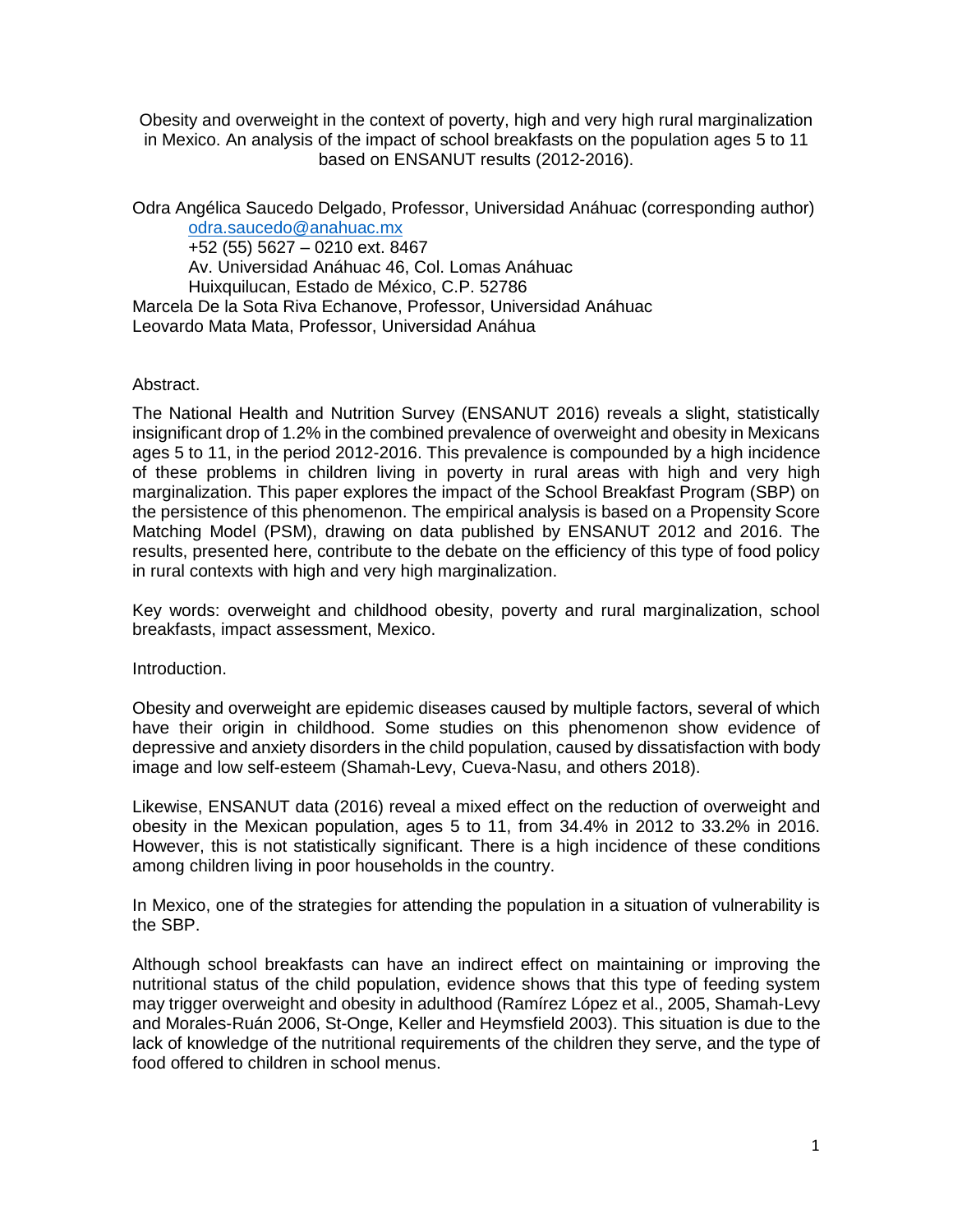In this respect, this article examines the impact of the SBP on the prevalence of overweight and obesity in the child population living in poor households. The document has five sections. The first examines the factors that trigger childhood obesity and overweight, while the second explores the phenomenon under study, within the context of poverty (high and very high rural marginalization in Mexico). The third presents the background and main components of the SBP currently operating in Mexico. Lastly, estimates and results are given, together with the conclusions and public policy recommendations.

Obesity and childhood overweight triggers.

Obesity and overweight are epidemic diseases due to multiple factors, several of which have their roots in childhood (Figueroa-Pedraza 2009, Shamah-Levy, Cueva-Nasu, et al. 2018). The World Health Organization (WHO) defines both conditions as an abnormal or excessive accumulation of fat, which can be harmful to health, both physical (WHO 2019) and emotional (Puhl and Latner 2007). In their origin, these conditions involve genetic and environmental factors, which can trigger metabolic alterations (Cecchini et al. 2010, Mitchell, Catenacci and Wyatt 2011). Both disorders significantly increase the risk of chronic noncommunicable diseases (NCD) and premature mortality, as well as reducing the quality of life of individuals suffering from them (Centers for Disease Control and Prevention 2019). They also increase the social cost of health (Hussain and Bloom 2011, Waters and DeVol 2016).

In adults, body mass index (BMI) is the most commonly used indicator to determine whether a person's weight and body fat mass are healthy in relation to their height. It is calculated by dividing the person's weight in kilograms by the square of their height in meters (kg/m<sup>2</sup>). In the case of children, it is also necessary to take their age into account to determine overweight and obesity.

Thus, in the child population, overweight occurs when, according to age and sex, the BMI exceeds the median established in the WHO growth patterns by at least one standard deviation; while obesity exists when the index registers two or more typical deviations above that same parameter (OMS 2019).

According to WHO, the energy imbalance between calories consumed and spent is the main cause of overweight and obesity. Since the 1990s, there has been an upward trend in the intake of ultra-processed, high-calorie and micronutrient-poor foods, which generally cost less, but also have lower quality nutrients (Aggarwal, Monsivais and Drewnowski 2012, Goryakin et al. 2015).

The change in eating habits, accompanied by a lower level of physical activity caused by increasingly sedentary forms of work; new modes of transport; and increasing urbanization, have led to a rapid increase in overweight and obesity (WHO 2019). According to projections by the Organization for Economic Cooperation and Development (OECD), one in two adults and one in six children will be overweight or obese by 2030 (OECD 2019).

It is currently estimated that approximately 43 million children under five are obese or overweight worldwide. According to some authors, if this trend continues, levels of obesity in the child and adolescent population will exceed those of low or moderate weight by 2022 (OMS 2019).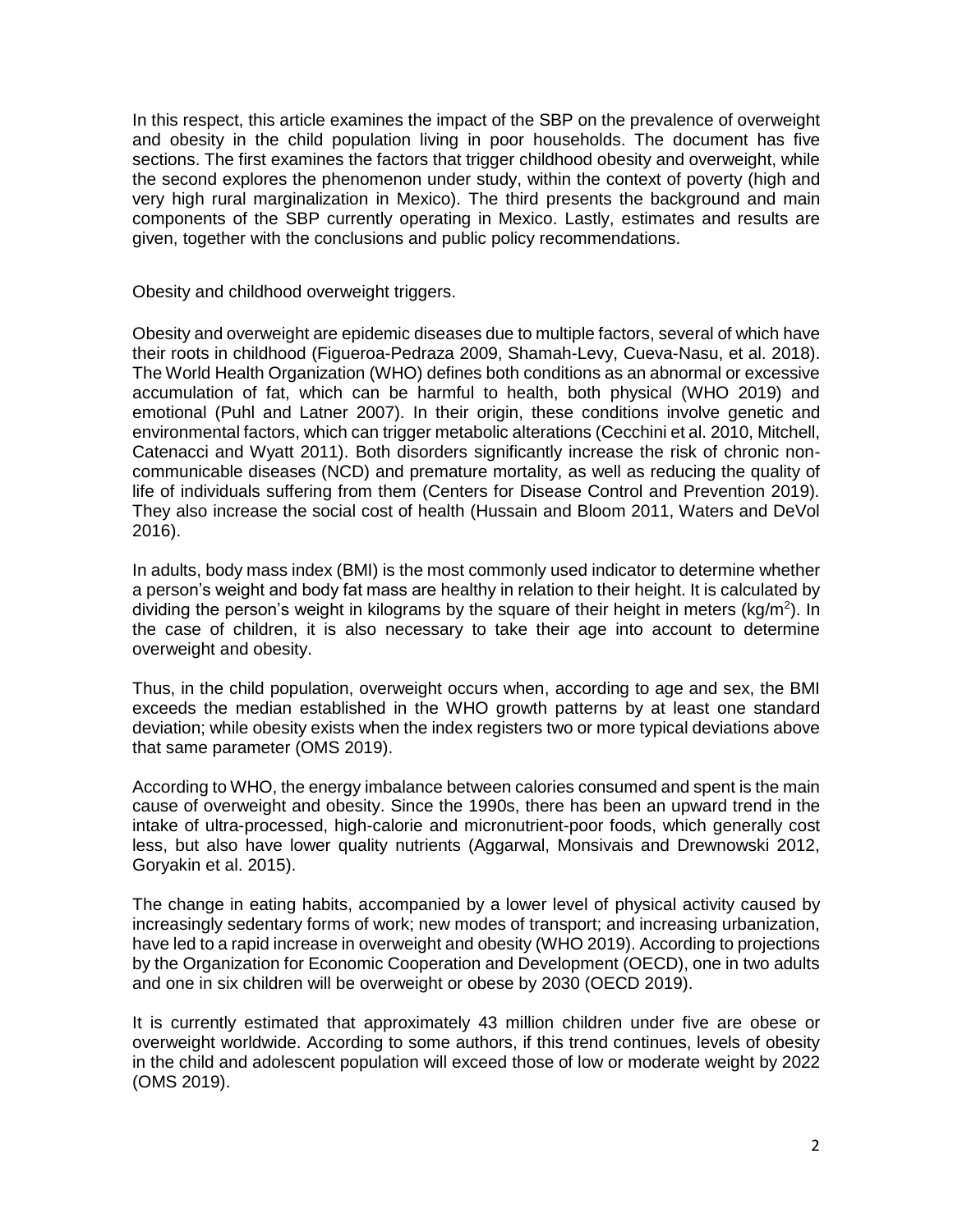Various studies, such as those by Jiménez-Cruz, Bacardi-Gascon, Castillo-Ruiz et al. (2010), and Jones-Smith, Dieckmann, Gottlieb, & Chow (2014), support the hypothesis that in high- and middle-income countries, socioeconomic factors such as educational attainment, urban residence and in particular family income level, are inversely related to childhood overweight and obesity. In recent years, however, in the group ages 5 to 11, obesity and overweight rates have slowed and are even tending to stagnate (WHO 2016).

Conversely, in low- and middle-income countries, such as those in Latin America, overweight and obesity rates in children and adolescents have risen in the past three decades to such an extent that 20 to 25% of the youth population is overweight or obese (de Onis 2015).

Today, many low and middle-income countries are coping with a "double burden" of morbidity (Zheng, Zhen and An 2017, Trabulsi and others 2016). On the one hand, they are facing problems of infectious diseases and child malnutrition while on the other, they are experiencing an increase in risk factors for noncommunicable diseases, such as obesity and overweight (Anzman-Frasca et al. 2015). It has been inferred that changes in morbidity may be associated with increased consumption of high-calorie foods, especially carbohydrates, which increase weight and affect a person's health status (Freely, Pettiflor and Norris 2009) (Gupta et al. 2012).

In Mexico, approximately 50% of the population live in a condition of poverty or vulnerability (CONEVAL 2017) and are undergoing a process of nutritional transition, in which problems of malnutrition and infectious diseases coexist with the profile of obesity and overweight characterizing industrialized nations (Barquera, Campo and Rivera 2013, Bustos et al. 2009, García et al. 2017)

Data published by ENSANUT (2016, 2012) indicate that high levels of malnutrition and anemia remain. In the 5 to 14 age group, chronic malnutrition is 7.25% in urban populations, doubling in rural areas (UNICEF Mexico 2019) whereas, at the individual level, the prevalence of anemia in children ages 5 to 11 years is 2.9%. At the same time, there is an increase in the prevalence of overweight and obesity among the population, especially in children's age groups (Kroker-Lobos et al., Rosas et al. 2011). Although this prevalence has declined in recent years from 34.4% in 2016 to 33.2% in 2012 (1.2%), this decrease is not statistically significant.

Overweight in childhood involves a higher likelihood of presenting obesity in adulthood and therefore a greater risk of suffering from cardiovascular diseases, diabetes mellitus and other disabling diseases that prevent the insertion into the workforce and labor mobility of those suffering from them (Sahoo et al. 2015).

Likewise, overweight and childhood obesity are closely linked to eating habits (García et al. 2017) as well as patterns of limited physical activity in children (Gómez et al. 2012). The latter is derived from urbanization and digitalization processes that occur not only in Mexico, but globally, which translates into sedentary lifestyles (Martínez-Munguía and Navarro-Contreras 2014).

Moreover, overweight and obesity reduce children's opportunities to participate in group physical activities, which predisposes them to a more significant increase in weight and body mass (Costarelli and Manios), as well as depressive and anxiety disorders, caused by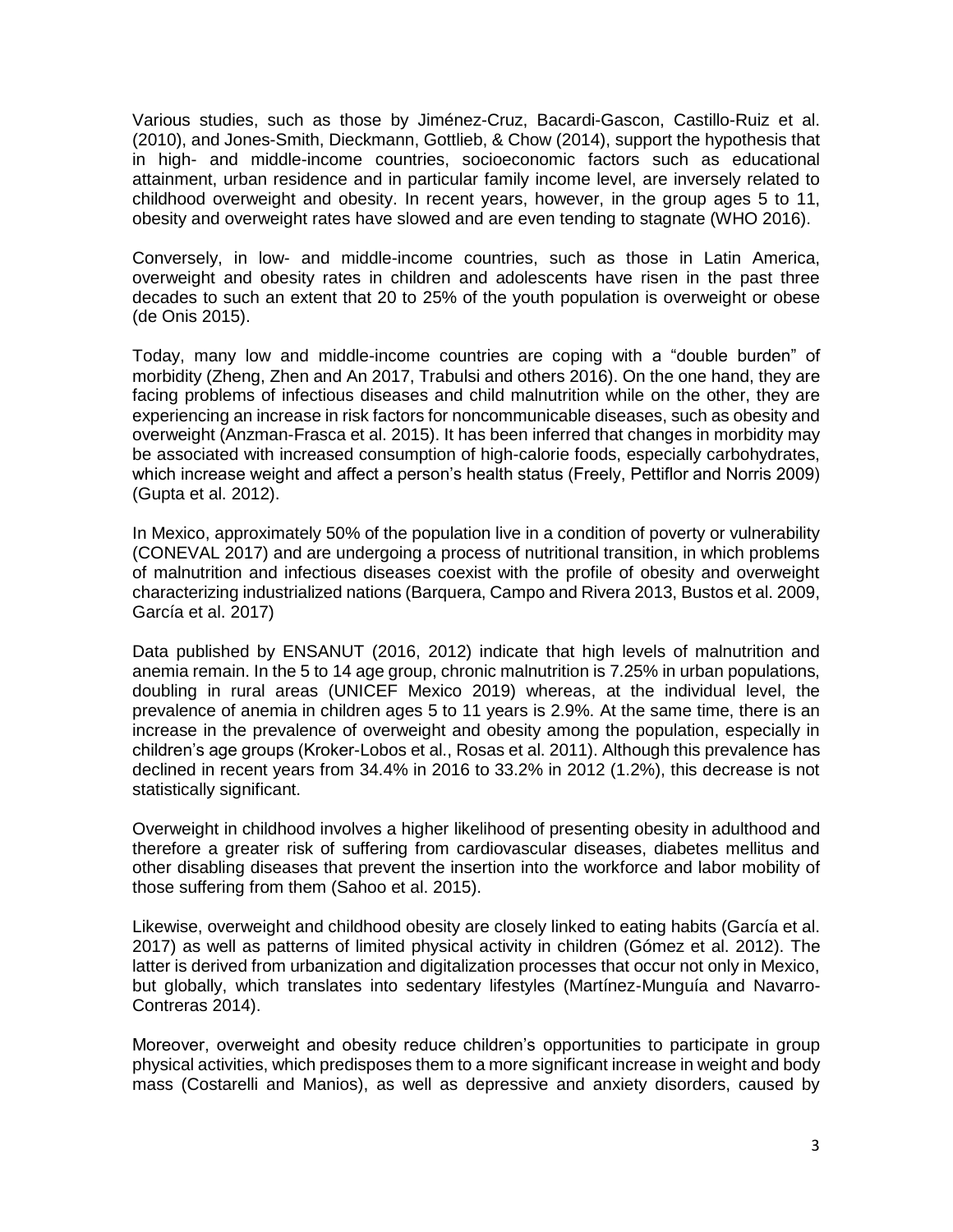dissatisfaction with body image and low self-esteem (Figueroa-Pedraza 2009, Pajuelo-Ramírez and others 2011, Shamah-Levy, Cueva-Nasu et al. 2018).

Nevertheless, overweight and obesity can be prevented, because although the exact composition of a varied, balanced and healthy diet is determined by the characteristics of each individual (age, sex and lifestyle habits that include body mobility), the socio-economic context in which children are raised tends to be a significant factor in explaining these conditions (Leiner et al. 2016, Rosas et al. 2011). Accordingly, the creation of favorable environments that make it possible to influence people's choices is essential, so that the available, affordable option is also the healthiest (Hawkes, Jewell and Allen 2013).

In this respect, the hypothesis that establishes a positive relationship between obesity and overweight and economic well-being has ceased to be valid. Several studies, undertaken in different poverty contexts, indicate a high correlation between obesity in adulthood and episodes of malnutrition at an early age, and even during intrauterine life (Figueroa-Pedraza 2009, 04). In the urban peripheries of Latin American countries, it is common to find poor households, where an obese parent (with a history of malnutrition in childhood) coexists with children with internal parasites, with frequent infectious processes and stunted growth. (Peña y Bacallao 2001, Uauy y Brevis 2001). This situation lends credence to the idea that considering obesity as the opposite of malnutrition and associated with opulence, is not only wrong but can also have negative consequences on public policy design for addressing nutritional problems (Figueroa-Pedraza 2009, 108).

Obesity and overweight in the context of poverty, high and very high rural marginalization in Mexico.

The nutritional status of an individual may be influenced by their place of residence. Within the Mexican rural area, defined by INEGI (2011) as localities with a population of fewer than 2,500 inhabitants, the combination of poverty and poor diet – caused by the intense penetration of "junk food" (cheap food with little nutritional value, high in salt and fat)  $$ coupled with the absence of adequate nutritional health policies are wreaking havoc on the population.

According to the "malnutrition clock" (Avila Curiel et al. 2007), it is estimated that approximately half a million Mexican children, the majority of whom live in highly marginalized rural areas in the south-southeast of Mexico, suffer some degree of malnutrition. This situation is exacerbated by the fact that a poorly nourished child population is at a high risk of becoming obese or overweight when it reaches adulthood.

In Mexico, poverty is understood as a multidimensional phenomenon, related to the inability of people to exercise their social rights to access to a source of income, education, health, social security, food, basic housing services, and quality housing spaces (CONEVAL 2017). For its part, marginalization is also a multidimensional concept expressed territorially rather than individually. In other words, it is defined as a structural phenomenon, whose causes and effects go beyond individual decisions, and which highlights deficiencies in infrastructure, primal services, education and health (CONAPO 2012).

In terms of measurement, there are also significant differences between the two concepts. Whereas in the case of poverty, the household is used as a reference, in the marginalization index, the unit of analysis is geopolitical or territorial spaces, the smallest of which is the locality. (CONAPO 2012, Bustos 2011). The marginalization index considers four dimensions of analysis and identifies nine forms of exclusion, through which the percentage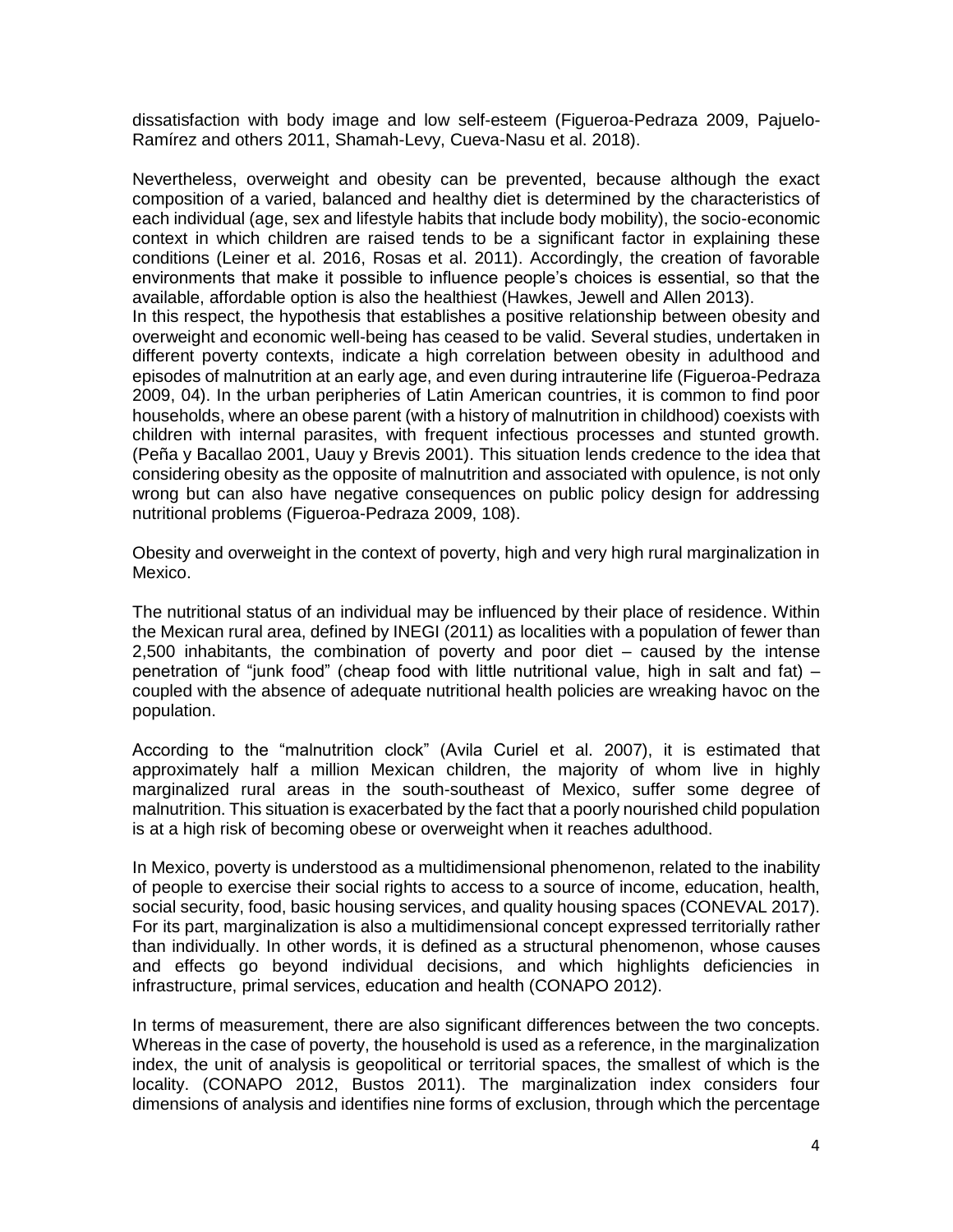of the population that lacks access to essential services, such as education, housing, spatial distribution and a work income of up to two minimum wages (CONAPO 2012). Five degrees of marginalization can be drawn from the conglomerate of this information: very high, high, medium, low, and very low.

Although it is estimated that 68.6% of the 53.4 million people living in poverty live in urban areas, the intensity of the phenomenon is exacerbated in the rural context. Although only a quarter of the population in Mexico lives in rural areas, approximately 75% of them face extreme conditions of shortages (CONEVAL 2017). In the specific case of food poverty, it is estimated that 20.1% of the population in Mexico currently have food insecurity (24 million people), 24.7% of which live in rural areas. (CONEVAL 2017, CONEVAL 2019).

At present, 886 municipalities have high and 365 very high marginalization. A total of 14% of the population in Mexico live in these municipalities (16 million people), the majority being located in the mountain areas of federal states in the south-southeast zone of the country (Senado de la República. Comisión Especial de Zonas Marginadas 2018). It is important to note that the marginalization index tends to be used by the Mexican government for the development and implementation of social programs (Bustos 2011).

Accordingly, within the rural sphere, the right to food does not only depend on monetary income and individual conditions of poverty. A balanced diet is also related to effective physical access to quality inputs. Within the context of high and very high marginalization, the most isolated populations lack various points of sale, roads, and transport that would allow them to access them (Sedibe et al. 2014).

Similarly, spatial dispersion makes it impossible to have access to appropriate medical and hospital services, which would enable them to prevent, diagnose, and treat any chronic noncommunicable condition promptly. As a result, the risk of obesity and overweight is exacerbated in rural areas with high marginalization (70,000 locations in Mexico) (CONAPO 2012).

Therefore, and without ignoring the multifactorial nature of overweight and obesity, individual responsibility for nutritional status can only have full effect if people have access to adequate health and nutrition conditions. Thus, the sustained implementation of appropriate food policies is vital for the population living in poverty in rural areas.

Background of the School Breakfast Program.

The right to food is inherent in every human being. In Mexico, this right is recognized in Article Four of the Mexican Political Constitution. According to the Constitution, the three levels of government (federal, state and municipal) are the guarantors of supporting the nutrition of children in conditions of vulnerability and ensuring that they attend official primary education schools located in areas with high marginalization, particularly those in rural settings (Seguridad Alimentaria y Nutricional (SAN) 2019).

Consequently, for several decades, the National System for Integral Family Development (SNDIF), implemented the SBP, designed to improve the nutritional status of children at public schools living in conditions of vulnerability and thus prevent school dropout.

However, and even though the SBP is one of the programs with the highest national coverage (16.9%) (Morales-Ruán et al. 2018), there are an increasing number of cases of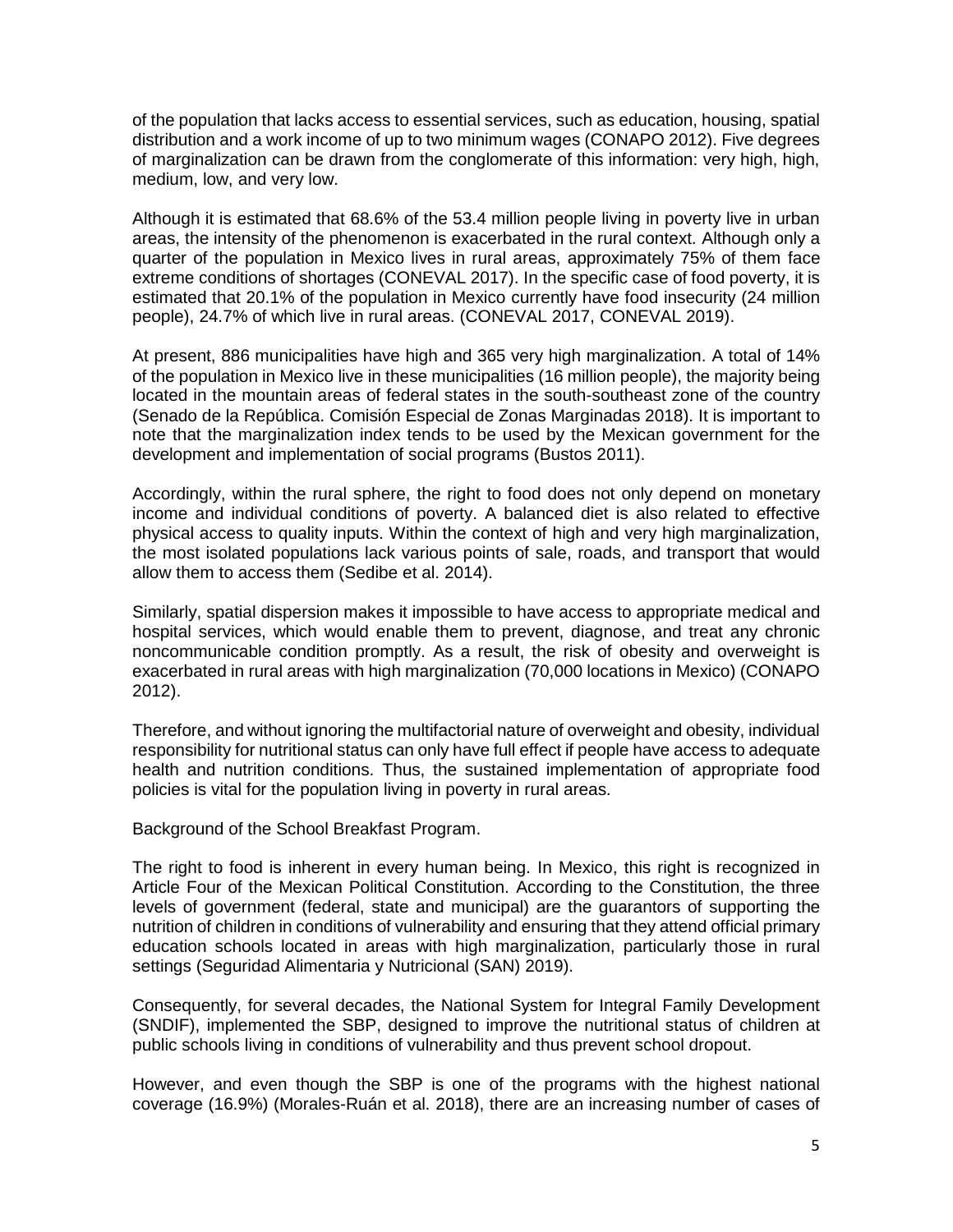malnutrition among children of school age coexisting with others with overweight and obesity. This raises the question of the unintended consequences of the program since it seems that rather than solving the problem of malnutrition, there are increasing cases of children ages 5 to 11 with excess body weight.

In response, the SBP has attempted to enhance the quality of its menus, so its design is underpinned by nutritional quality criteria (CCN), based on NOM-043-SSA2-2012, Servicios Básicos de Salud. Promoción y educación para la Salud en materia alimentaria. Criterios para Brindar Orientación (DOF 2013). Since 2011, these criteria have been complemented by the "General guidelines for the sale or distribution of food and beverages in schools for consumption at basic education schools" (Secretaría de Salud 2014). Besides, hot as well as cold breakfasts are now served. This is because hot breakfasts can be more varied and make it easier to incorporate other food groups that enrich the provision of the macro and micronutrients children receive.

It is estimated that 5.6 million school breakfasts are distributed daily (with 24% being delivered in rural areas of the country), through the SNDIF, for consumption within preschool and primary education centers, throughout the school year. These constitute approximately 30% of the energy and protein intake of children's daily diet (SNDIF 2019, Cuevas-Nasu and others 2009, S632).

General Nutrition Quality Criteria (NQC) for the preparation of school breakfasts.

According to NOM-043-SSA2-2012, school breakfasts must include three food groups: i) vegetables and fruit; ii) cereals (or their derivatives, but made with whole grains or from whole-wheat flour); iii) legumes (such as beans, lentils, beans, chickpeas and peas); and/or foods of animal origin such as milk (without flavoring, or caloric and non-caloric sweeteners), and their derivatives; as well as other inputs that help promote good eating habits, such as: nixtamalized tortilla, silversides and sardines (DOF 2013, SNDIF 2019, 39).

It should be noted that the "Guidelines of the Comprehensive Food Aid Strategy," stipulate that school breakfasts should not contain foods that are a significant source of sugars, fats, sodium, and/or refined flours (such as honey and syrups, jam and fruit in syrup); or which resemble sweets, snacks, sweets or desserts (SNDIF 2019, 98). Likewise, it is estimated that whether it is served hot or cold, this meal must constitute 25% of the total daily kilocalories; in other words, an average of 360 kcal, given that the population served is between the ages of 5 and 11.

## Cold breakfasts.

Cold school breakfasts consist of: a) skimmed milk (semi-skimmed or whole milk, for preschoolers living in areas with widespread malnutrition) (WHO/FAO 2003) b) wholegrain cereal; c) and fresh or dried fruit.

In the case of whole-grain cereal, in addition to being made from whole grains or wholewheat flour, it must be shaped like a cookie or bar. Table 1 describes the characteristics of the portion and nutritional criteria this food must-have.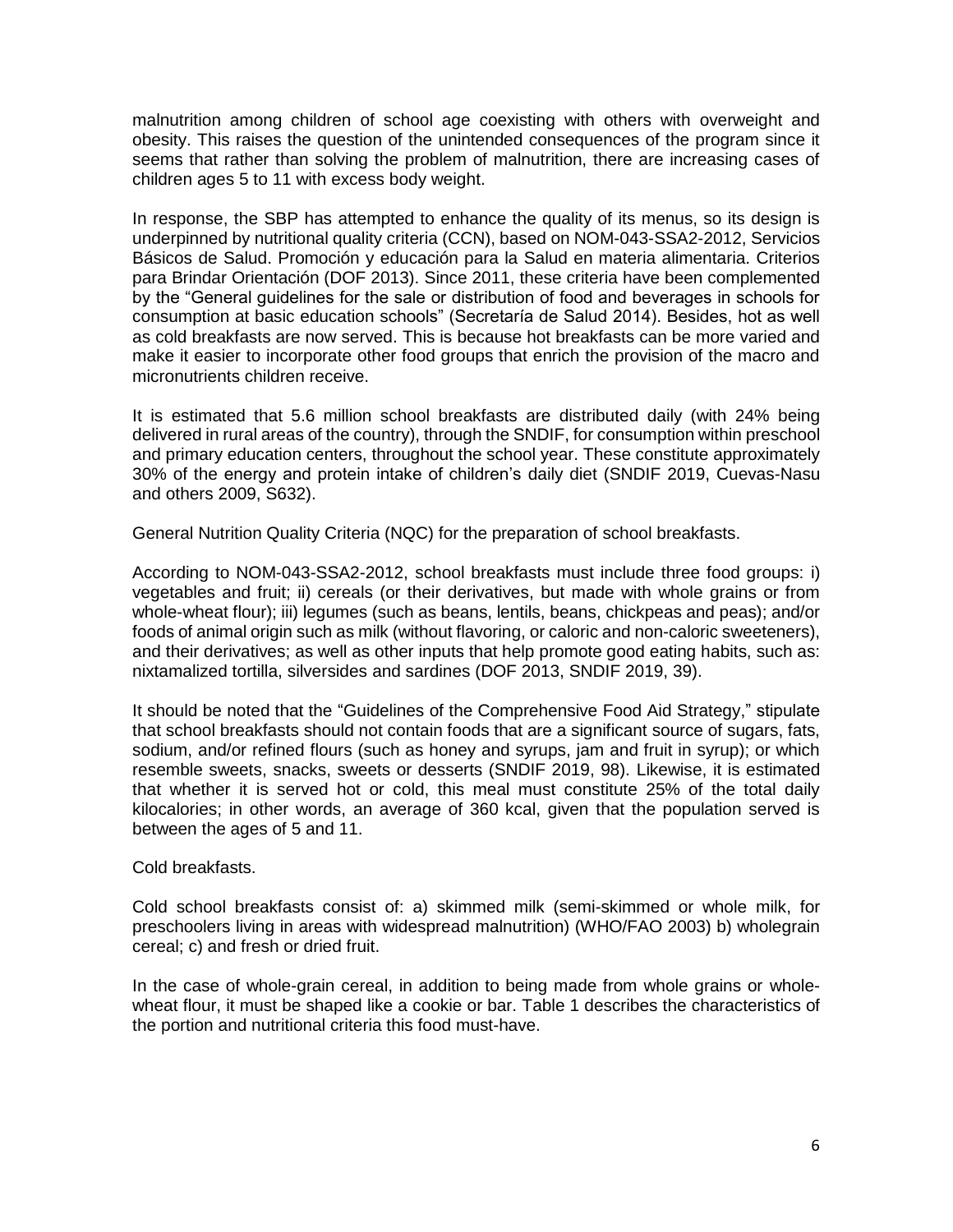Table 1: Portion and ingredients for whole grains contained in school breakfasts (cold mode).

| Portion           | 30 grams                                                      |
|-------------------|---------------------------------------------------------------|
| Fiber             | Minimum of 1.8 grams (<10% of RDI)                            |
| Sugars            | A maximum of 20% of the total calories of input <sup>a/</sup> |
| <b>Total fats</b> | A maximum of 35% of the total calories of input <sup>a/</sup> |
| Saturated fats    | A maximum of 10% of the total calories of input $a^{1/2}$     |
| Trans fatty acids | Maximum of 0.5 grams                                          |
| Sodium            | Maximum of 120 milligrams b                                   |

a / Sodium fiber criteria in relation to a 30 g serving of whole-grain cereal.

b / General labeling specifications for pre-packaged food and non-alcoholic beverages. Commercial and health information (DOF 2010)

Source: Adapted from Lineamientos de la Estrategia Integral de Asistencia Social Alimentaria (SNDIF 2019).

Fresh or dried fruit must be served without added sugar, fat or salt. Dried fruit must be served in 20-gram rations and may be combined with oilseeds (such as peanuts, almonds, nuts, and sunflower seeds). The above applies provided fruit is the main ingredient, and a maximum of 20 grams of these seeds are added (Seguridad Alimentaria y Nutricional (SAN) 2019).

Likewise, five different menus must be designed for each week and children should be encouraged to eat breakfast at school at the beginning of school activities to ensure that they are the ones who actually eat it; in addition to facilitating the monitoring of acceptance by the beneficiaries (ibid.).

Hot breakfasts.

About the program guidelines, hot school breakfasts must meet the same NQC as cold ones. To this end, each entity responsible for the program at the state level must design at least twenty menus, so that every week of the month, and every day of the week, beneficiaries receive different foods (Seguridad Alimentaria y Nutricional (SAN) 2019).

In terms of nutritional calculation, it is established that menus can be designed with formulas defined for this purpose, which requires the specialized knowledge of a nutritionist. Accordingly, the program guidelines are presented in the form of a table with the percentage of suggested energy to be covered by breakfast, the percentage of energy that the different macronutrients (carbohydrates, proteins, and fats) should provide, as well as the maximum amounts of saturated fat, added sugars, sodium and the minimum amount of fiber each serving should have. Table 2 gives caloric and input calculation suggestions for designing hot school breakfast menus.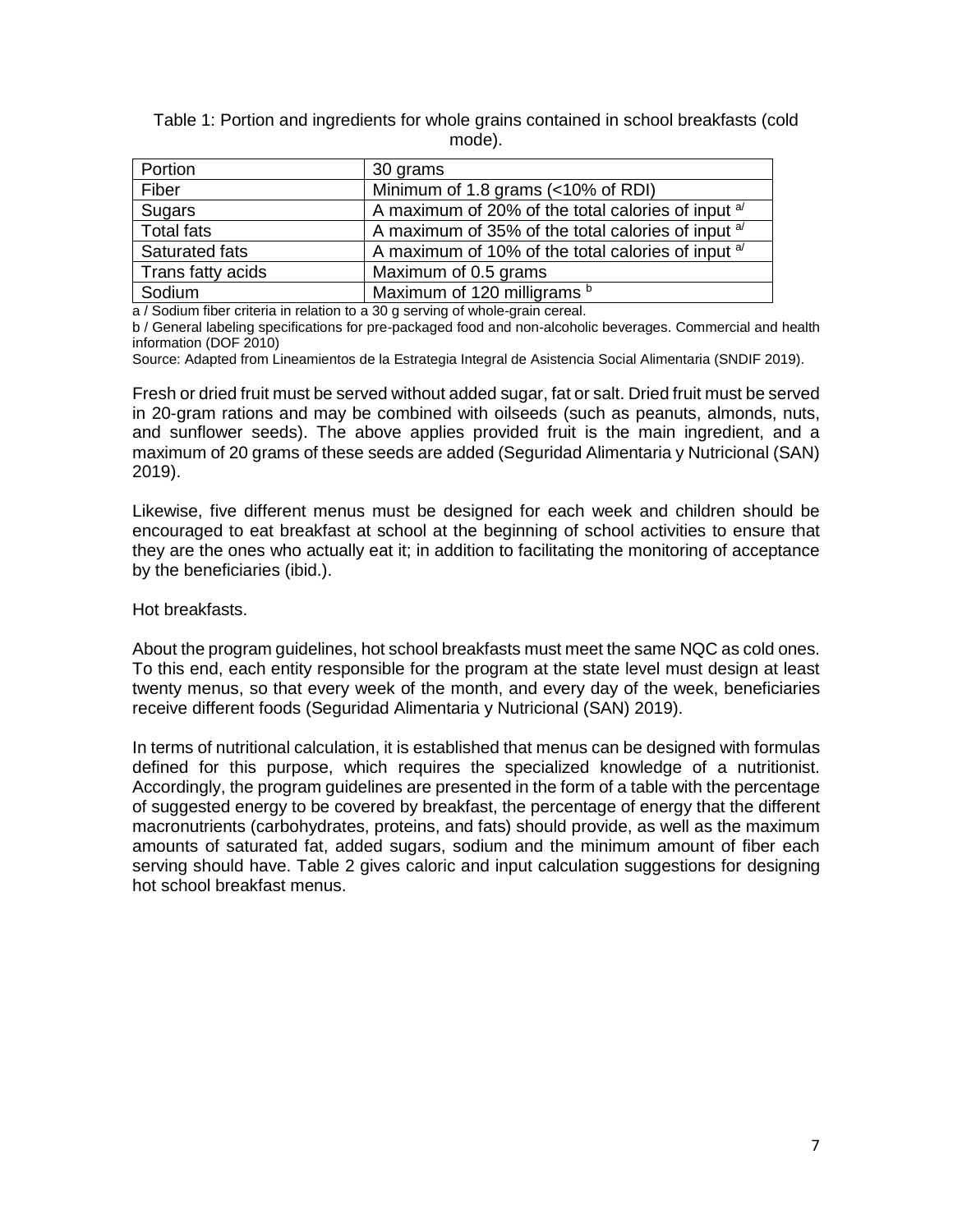| Population<br>group | Daily energy<br>requirement<br>(kcal/day) | Energy<br>correspond<br>ing to<br>breakfast<br>(kcal) (25%<br>of total<br>kcal) | Carbohy<br>drates<br>(% kcal) | Sugars<br>Additives<br>(g) | Fiber<br>(g) | Protein<br>(% kcal) | Total fats<br>$(% \mathcal{L}_{0})$ (% kcal) | Saturat<br>ed Fat<br>(%<br>Kcal) | Sodiu<br>m<br>C/<br>(mg) |
|---------------------|-------------------------------------------|---------------------------------------------------------------------------------|-------------------------------|----------------------------|--------------|---------------------|----------------------------------------------|----------------------------------|--------------------------|
| Preschool           | 1300                                      | 325                                                                             | 60%                           | 5                          | 5.4 $c/$     | 15%                 | 25%                                          | 10%                              | 360 c/                   |
| School              | 1579                                      | 395                                                                             |                               |                            |              |                     |                                              |                                  |                          |
| Average             | 1440                                      | 360                                                                             |                               |                            |              |                     |                                              |                                  |                          |

# Table 2: Nutritional calculation for designing hot school breakfasts

c / 30% of Recommended Daily Intake (IDR).

Source: Lineamientos de la Estrategia Integral de Asistencia Social Alimentaria 2019 (SNDIF 2019)

Moreover, it is estimated that the SBP has an indirect effect on maintaining the nutritional status of the child population, which has a positive impact on their cognitive development, and reduces malnutrition and anemia (Córdoba, Luengo and García 2014) (Segura-Pérez, Grajeda and Pérez-Escamilla 2016). However, an inappropriate strategy in menu designs, or, failures in their provision, may have unintended effects on the population served, such as the development of overweight and obesity (Barrios L., and others 2013) (Kimbro and Rigby 2010). The prevalence of either of these conditions could affect the adult life of children, affecting their health conditions and inhibiting their chances of future access to the labor market.

## Estimate and Results.

This part is divided into three sections: the first part describes the set of information used, the second presents the estimation method and the third shows the results and their interpretation.

## Data.

The information source is microdata from ENSANUT 2012 and 2016 (Instituto Nacional de Salud Pública 2012, 2016). ENSANUT has national representativeness and several surveys have been conducted since 2000, with 2012 and 2016 being the most recent. The objective of ENSANUT is to gather information on the health conditions of Mexican households since it is part of the National System of Health Surveys, which began operating in 1986. It also provides information on certain occupational and sociodemographic characteristics of household members, as well as housing infrastructure typologies (Instituto Nacional de Salud Pública 2016).

This study identifies infants ages 5 to 11, who correspond to the rural sector and have been cataloged in locations with high and very high marginalization, according to the census index of 2010, reported by CONAPO (2010). Within that classification, the treatment group (343 observations) is defined as children who received the support of school breakfasts (whether cold or hot), while the control group (504 observations) comprises those who did not receive this support (see Table 3).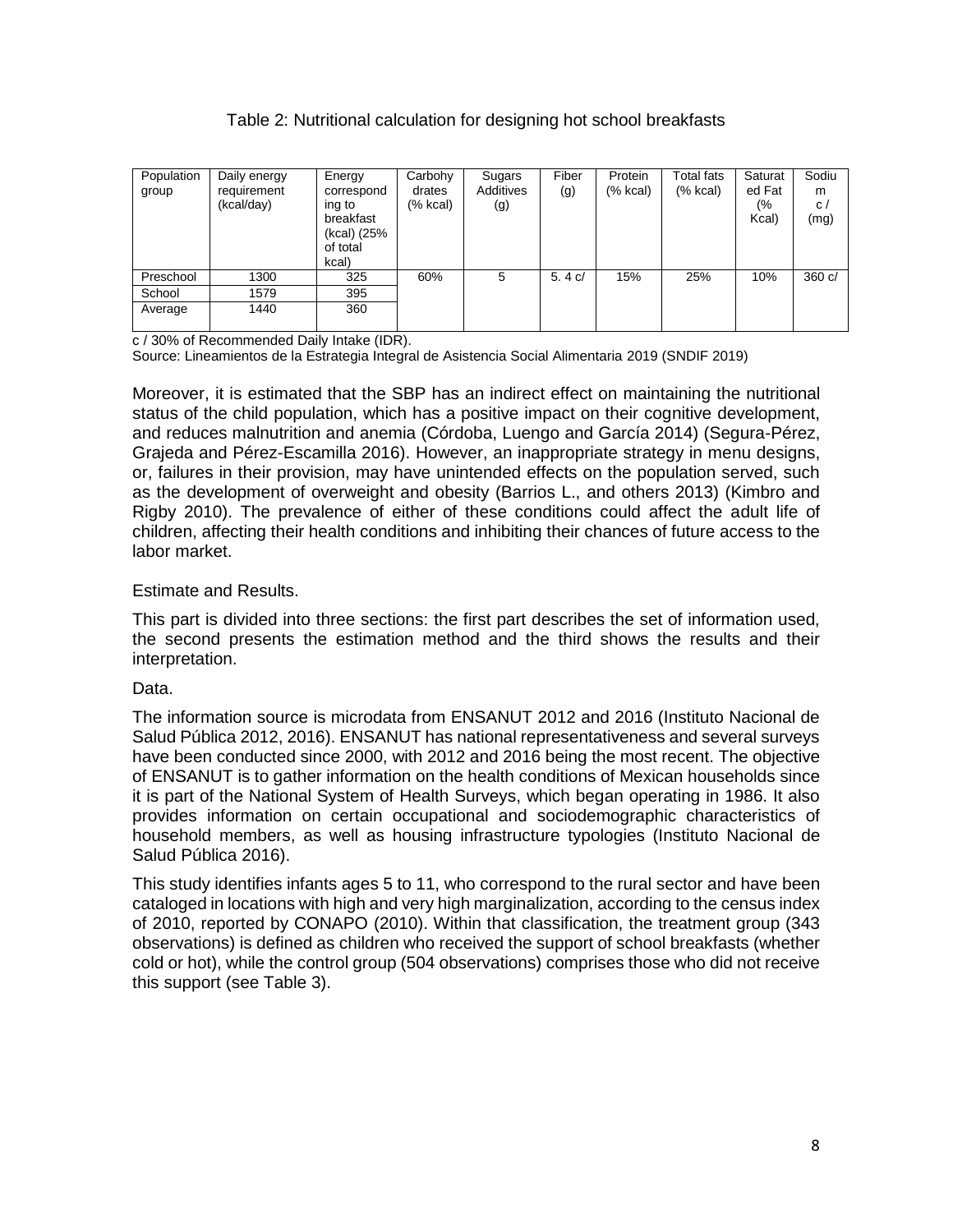| Variable       |       | Treatment                 | Control |                           |  |  |
|----------------|-------|---------------------------|---------|---------------------------|--|--|
|                | Mean  | <b>Standard Deviation</b> |         | <b>Standard Deviation</b> |  |  |
| Age            | 37.78 | 10.65                     | 37.02   | 9.99                      |  |  |
| Gender         | 0.66  | 0.48                      | 0.67    | 0.47                      |  |  |
| Education      | 5.58  | 3.89                      | 5.63    | 4.39                      |  |  |
| Couple         | 0.84  | 0.37                      | 0.89    | 0.31                      |  |  |
| South          | 0.53  | 0.50                      | 0.46    | 0.49                      |  |  |
| Language       | 0.30  | 0.46                      | 0.27    | 0.44                      |  |  |
| <b>Members</b> | 5.01  | 1.59                      | 4.76    | 1.51                      |  |  |
| Old            | 7.96  | 1.98                      | 7.98    | 1.97                      |  |  |
| Girl           | 0.54  | 0.49                      | 0.50    | 0.51                      |  |  |
| School         | 2.96  | 1.84                      | 2.98    | 1.62                      |  |  |
| High           | 0.89  | 0.32                      | 0.88    | 0.31                      |  |  |

Table 3. Descriptive statistics for treatment and control groups.

Source: Compiled by the authors using data from ENSANUT 2012 and 2016.

Specifically, the following observable characteristics were considered for each of the children in the control and treatment groups:

- a) The number of household members (Members).
- b) Dummy variable to distinguish individuals from the south of the country (South), zero if otherwise.
- c) Dummy variable with a value of one, if the head of household is married or living together (Couple), zero if otherwise.
- d) The number of years of education of the head of household (Education).
- e) Dummy variable to identify the female sex of the head of household (Gender) as one, with zero for other cases.
- f) Dummy variable with a value of one, if the head of the household speaks an indigenous language (Language), zero if otherwise.
- g) Age of head of household (Age).
- h) Age of child (Old)
- i) Variable dummy with a value of one, if the child is a girl (Girl), zero if otherwise.
- j) Number of years of schooling of the child (School)
- k) Dummy variable with a value of one, if the household has high marginalization (*High*), zero if otherwise.

Table 3 shows that, on average, household heads of rural households, with high and very high marginalization in the control and treatment groups, are women, who are usually married or living together. Likewise, these households are more commonly found in the south of the country, with several social backwardness with barely four years of elementary school and an average age of 37. These characteristics are similar between the two groups, making it easier to comply with the assumption of independence to implement the Propensity Score Matching (PSM) procedure.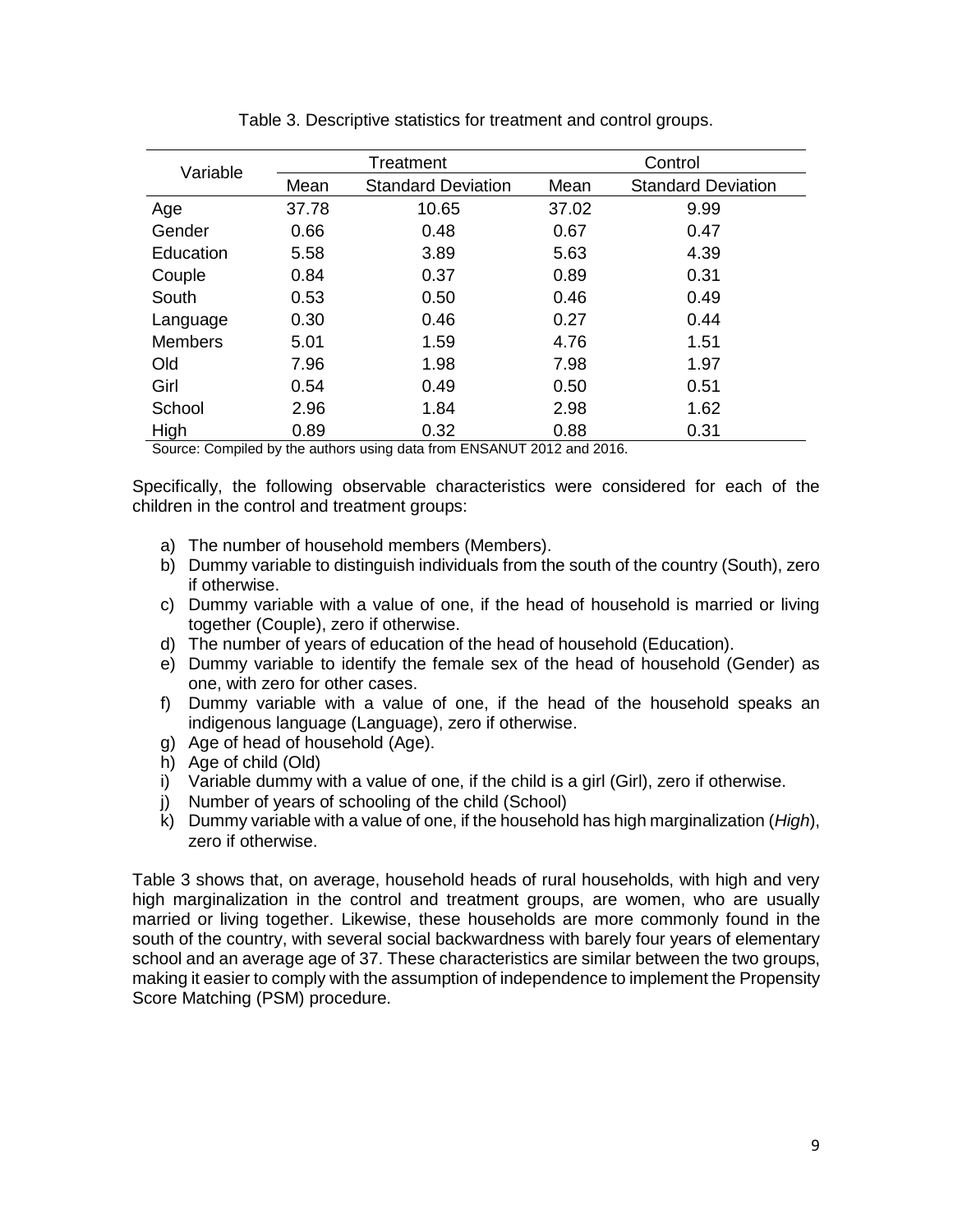## Methodology:

For the impact evaluation, the PSM model was used, which makes it possible to obtain a control group with observable characteristics similar to those of the treatment group. Once these groups are obtained, the mean differences between the two are estimated, considering the response variables which, in this case, are binary variables that indicate whether a child is overweight or obese, according to WHO (2016). Moreover, the relative frequency of consumption of fruits, vegetables, meats, dairy products, sugary drinks, water and snacks, sweets, and desserts is also taken as a response variable.

The estimation method is PSM, developed by Rosenbaum and Rubin (1983). The objective is to calculate the Average Treatment Effect on Treated (ATT) of the PDE, according to ENSANUT 2012 and 2016, on the beneficiaries in those years.

Formally:

$$
ATT = E_{p(X_i)|T_i=1} \{ E[Y_{(i)1}|T_i=1, p(X_i)] - E[Y_{(i)0}|T_i=0, p(X_i)] \}
$$
(1)

Where  $T_i$  is a binary variable indicating the treatment group,  $p(X_i) = P[T_i = 1 | X_i]$  is the PSM of observation i,  $X_i$  is the vector of observable characteristics of individual i,  $Y_{(i)1}$  is the outcome of the treatment group and  $Y_{(i)0}$  is the outcome of the control group, which was matched with the treatment group, according to PSM (Imbens, 2014).

#### Results.

The ATT estimator of the equation (1) is calculated using four different procedures: nearest neighbor (NB), stratification (ST), kernel (KL), and caliper (CA) (Becker and Ichino 2002; Imbens 2014).

Table 4 shows the estimation of the ATT, under the procedures indicated in Becker and Ichino, 2002 and matching, between the control group and the treatment group. One can see that the effect of the program is not significant for the obesity variable and that there is a positive effect of 7.2% on the likelihood of a child's becoming overweight. Likewise, there is evidence that participation in the program increases the weekly probability of eating fruit (10.6%), vegetables (6.3%), sugary drinks (5.2%), dairy products (3.5%) and snacks, sweets and desserts (2.8%). By contrast, there are no significant differences in the relative frequency of water or meat intake.

| Variable     | Method    | <b>ATT</b> | <b>Standard Deviation</b> | t-statistic |
|--------------|-----------|------------|---------------------------|-------------|
| Overweight** | ST        | 0.072      | 0.032                     | 2.242       |
|              | <b>NB</b> | 0.077      | 0.040                     | 1.926       |
|              | KL        | 0.069      | 0.033                     | 2.058       |
|              | CA        | 0.071      | 0.059                     | 1.194       |
| Obesity      | ST        | 0.007      | 0.025                     | 0.269       |
|              | <b>NB</b> | 0.004      | 0.035                     | 0.126       |
|              | KL        | 0.000      | 0.023                     | 0.019       |
|              | CA        | 0.107      | 0.075                     | 1.424       |
| Fruit***     | SТ        | 0.106      | 0.029                     | 3.655       |

| Table 4. Estimation of Average Effect of Treatment on the Treated (ATT). |  |
|--------------------------------------------------------------------------|--|
|                                                                          |  |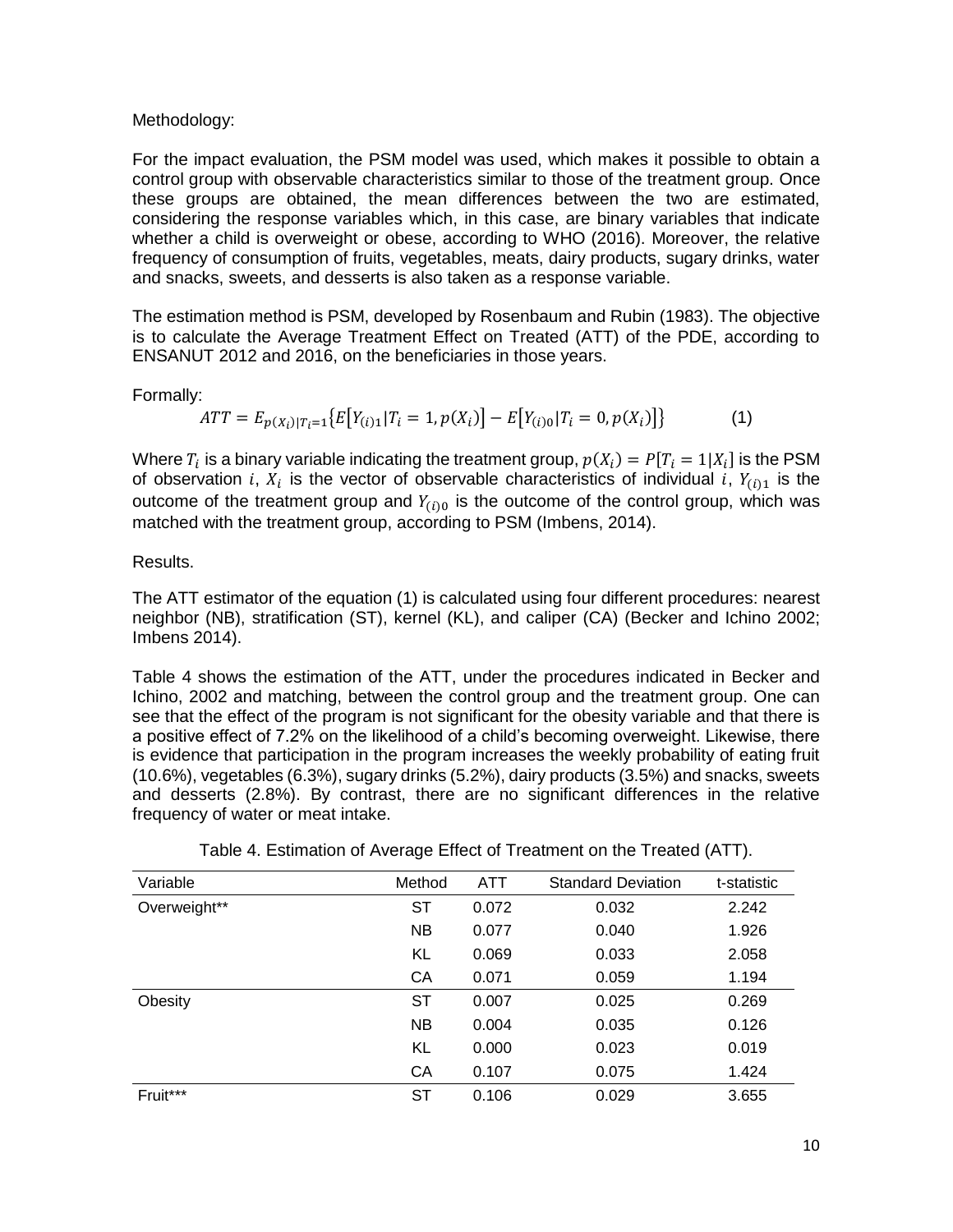|                                 | <b>NB</b> | 0.066 | 0.032 | 2.063 |
|---------------------------------|-----------|-------|-------|-------|
|                                 | KL        | 0.023 | 0.011 | 2.091 |
|                                 | CA        | 0.071 | 0.031 | 2.254 |
| Vegetables***                   | <b>ST</b> | 0.063 | 0.021 | 2.925 |
|                                 | <b>NB</b> | 0.080 | 0.030 | 2.681 |
|                                 | KL        | 0.064 | 0.021 | 2.980 |
|                                 | CA        | 0.097 | 0.055 | 1.763 |
| Sugary drinks*                  | <b>ST</b> | 0.052 | 0.031 | 1.693 |
|                                 | <b>NB</b> | 0.049 | 0.025 | 1.961 |
|                                 | KL        | 0.060 | 0.032 | 1.862 |
|                                 | CA        | 0.057 | 0.029 | 1.923 |
| Dairy products*                 | <b>ST</b> | 0.035 | 0.021 | 1.779 |
|                                 | <b>NB</b> | 0.039 | 0.023 | 1.695 |
|                                 | KL        | 0.033 | 0.018 | 1.775 |
|                                 | CA        | 0.019 | 0.010 | 1.900 |
| Meats                           | <b>ST</b> | 0.001 | 0.014 | 0.092 |
|                                 | <b>NB</b> | 0.003 | 0.025 | 0.130 |
|                                 | KL        | 0.005 | 0.057 | 0.090 |
|                                 | CA        | 0.001 | 0.016 | 0.048 |
| Water                           | <b>ST</b> | 0.181 | 0.195 | 0.154 |
|                                 | <b>NB</b> | 0.163 | 0.128 | 1.267 |
|                                 | KL        | 0.181 | 0.940 | 0.193 |
|                                 | CA        | 0.011 | 0.371 | 0.029 |
| Snacks, candies and desserts ** | <b>ST</b> | 0.028 | 0.013 | 2.153 |
|                                 | <b>NB</b> | 0.040 | 0.024 | 1.667 |
|                                 | KL        | 0.033 | 0.015 | 2.142 |
|                                 | CA        | 0.028 | 0.012 | 2.295 |

 \*:10% significance level. \*\*: 5% significance level. \*\*\*:1% significance level. Source: Compiled by the author.

## **Conclusions**

For over a decade, the World Health Organization has declared obesity and overweight as one of the most relevant epidemics of the 21st century. Accordingly, this paper reviewed the various components affecting the persistence of obesity and overweight in the population ages 5 to 11. There is evidence showing a positive relationship between family socioeconomic deprivation and overweight and obesity. For this reason, this research focused on this population range, in a situation of poverty, and living in contexts of high and very high rural marginalization in Mexico.

Using data published by ENSANUT 2012 and 2016, a PMS model was estimated and under the ST, NB, KL, and CA procedures, evidence was found that the effect of the SBP, associated with the obesity problem, is not significant. That is, although the SBP does not contribute to the increase in this condition, it does not show a positive effect on its reduction either. In this regard, (Ramírez-López et al 2005, Shamah-Levy and Morales-Rúan 2006,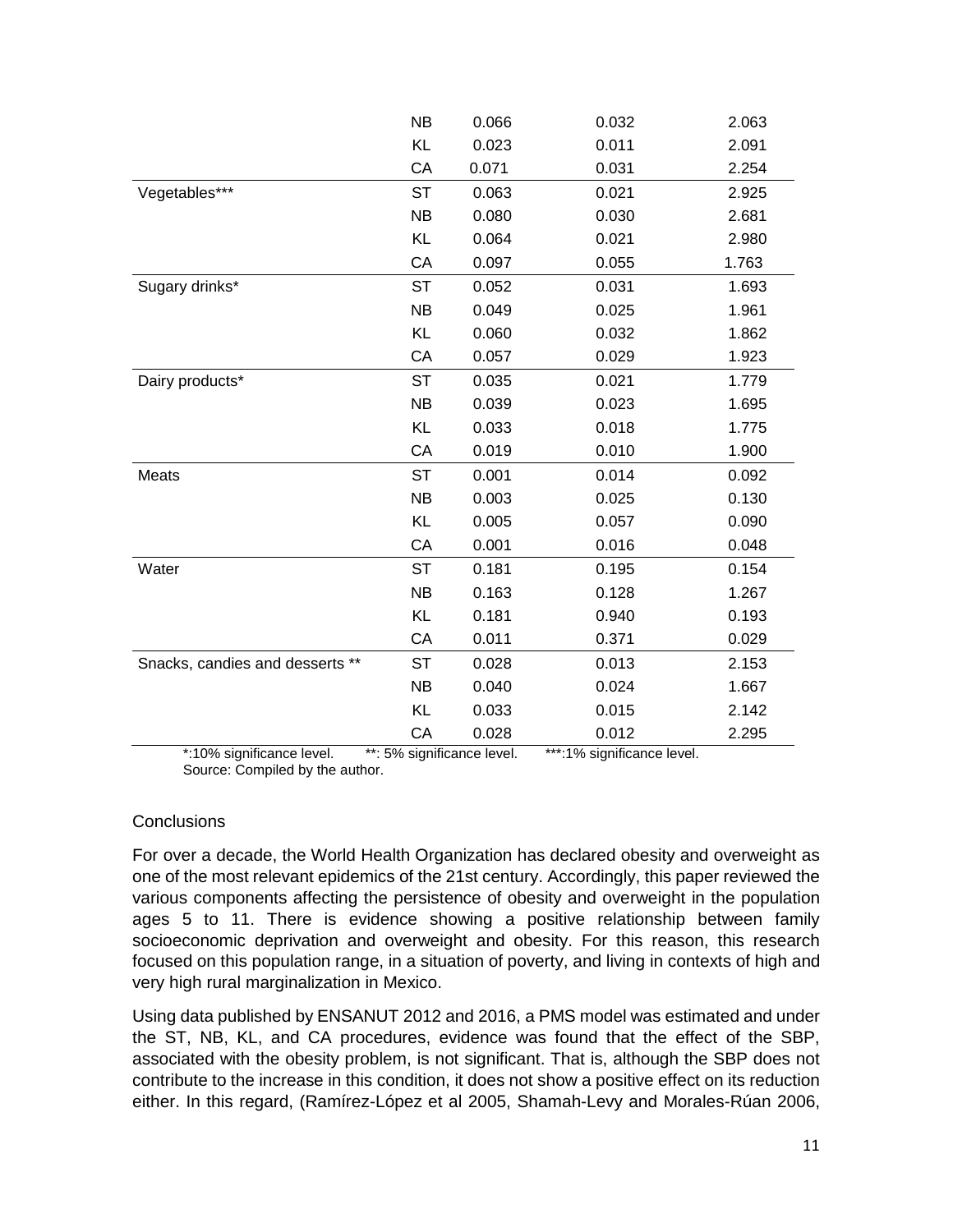St-Onge, Keller and Heymsfield 2003) point out that obesity is usually a long-term consequence. Therefore, although being a beneficiary of school breakfasts is not in principle associated with obesity in children, it cannot be ruled out that this disease can occur in adulthood, particularly if a person was overweight in childhood.

Moreover, in terms of being overweight, there is a significant positive effect between the participation in the SBP of schoolchildren ages 5 to 11 and the presence of this condition. Also, this result is reinforced by the evidence of the low incidence of the SBP in promoting healthy eating habits. The beneficiaries of this program showed a greater likelihood of access to the intake of sugars (through the consumption of sugary fruits and beverages) and dairy products but did not increase the consumption of water or proteins, derived from the consumption of meat.

Likewise, the types of intake yielded by the results (greater likelihood of consumption of sugars and dairy products), together with the characteristics of high and very high marginalization on which this study focuses, lead to suggest, that, for the most part, this population has access to cold rather than hot breakfasts. Cold breakfast, usually exceed the content of dried fruit (over the 20 grams stipulated by NOM-043-SSA2-2012), cereal bars, bottled juices or other sugary drinks, in addition to flavoured milk. Although all these components, tends to contribute to the acceptance of breakfast by children, the high consumption of flour and sugars is inadequate for the prevention and care of overweight. Nonetheless, it should be noted that this hypothesis could not be fully verified, as one of the limitations of this research involves the lack of access to detailed information on the implementation - in situ - of the SBP.

Despite the foregoing, one of the main conclusions is related to the implementation of this type of program in contexts of poverty, especially those with high and very high rural marginalization. The success of these programs, in terms of incidence for the prevention and care of childhood overweight and obesity, must not only recognize and address the particular nutritional needs of this population, but also their socio-economic needs and lack of access to physical infrastructure, in order to have a greater effect on the prevention of these conditions.

Given the aforementioned limitations, one future line of research would be to continue investigating the causes that cause failures in the design and implementation of school breakfast menus. The SBP will, therefore, be able to be more effective, not only in addressing nutrition problems but also in supporting the objectives of the prevention and care of overweight and obesity in the population ages 5 and 11 in the context of poverty with high and very high marginalization.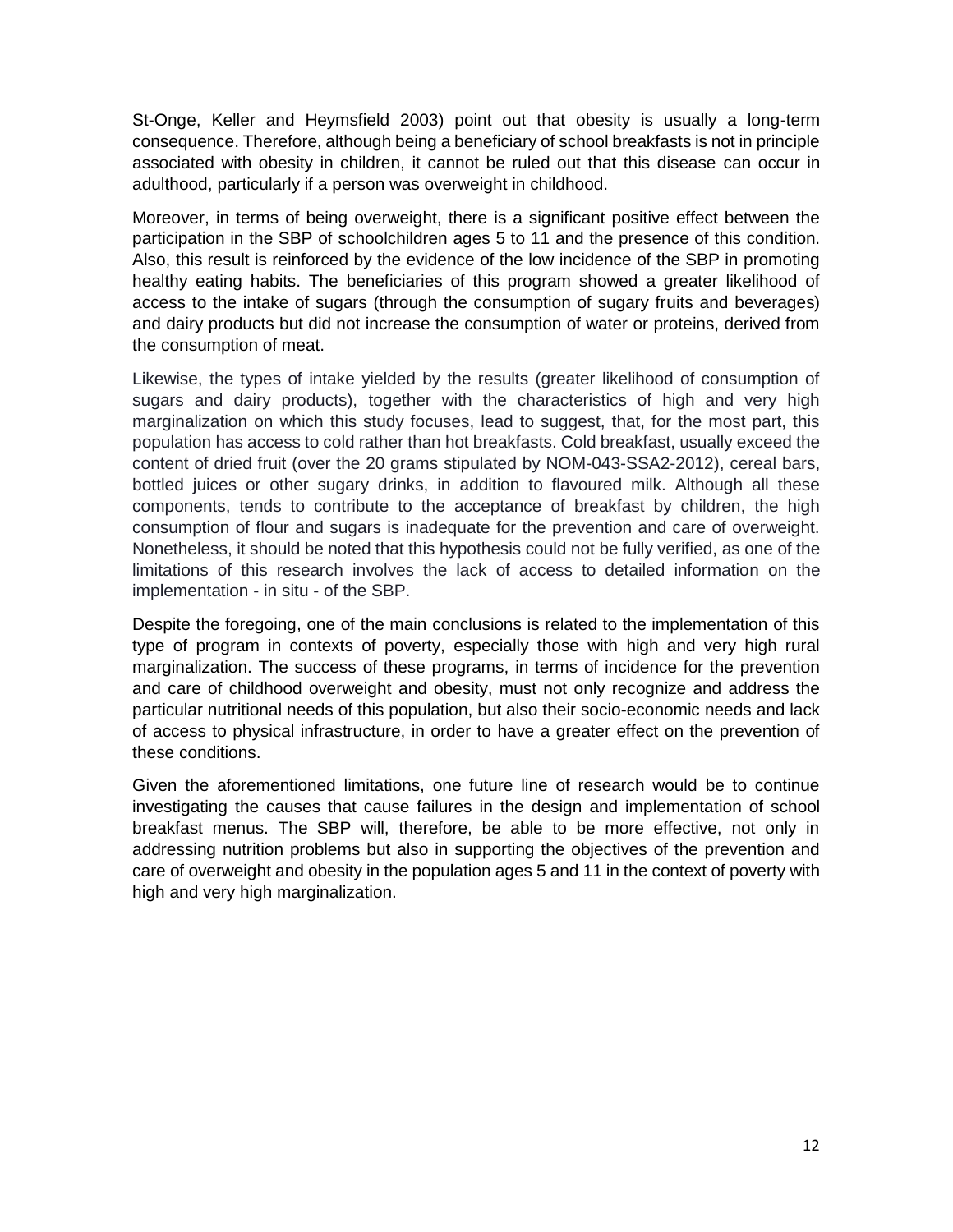References.

- Aggarwal, A., P. Monsivais, and A. Drewnowski. "Nutrient intakes linked to better health outcomes are associated with higher diet costs in the US." *PLoS One* 7 (2012): e37533.
- Anzman-Frasca, S., et al. "Changes in children's meal orders following healthy menu modifications at a regional U.S. restaurant chain." *Obesity* 23, no. 5 (2015): 1055- 1062.
- Avila Curiel, A., A. Chávez Villasana, M. A. Avila Arcos, and M. García Meza. *El Reloj de la Desnutrición en México. Herremienta de Proyección y Planteamiento de Metas.* 2007. http://189.211.176.107/slan/cont\_desnut/creditos.asp (retrieved May 20, 2019).
- Becker, S., and A. Ichino,. «Estimation of average treatment effects based on propensity scores.» The Stata Journal 2, nº 1 (2002): 358-377.
- Barquera, S., I. Campos, and J. A. Rivera. «Mexico attemps to tackle obesity: The process, the results, pushbacks and future challenges.» *Obesity Review* (Suppl 2) (2013): 69-78.
- Barquera, S., J. Rivera-Dommarco, and A. Gasca-García. "Políticas y programas de alimentación y nutrición en México." *Salud Pública de México* 43, no. 5 (2001): 464-477.
- Barrios L., L., N. Bustos Z., L Lera M., and J. Kain B. "Raciones de desayuno y almuerzo entregadas a preescolares por el Programa de Alimentación Escolar (PAE): calorías aportadas y consumidas." *Revista Chilena de Nutrición* 40, no. 4 (2013): 330-335.
- Bustos, Alfredo. «Niveles de Marginación: una estrategia multivariada de clasificación.» *Realidad, Datos y Espacio. Revista Internacional de Estadística y Geografía* 2, nº 1 January to April (2011): 169-186.
- Bustos, P., S. Muñoz, C. Vargas, and H. Amigo. "Pobreza y procedencia indígena como factores de riesgo de problemas nutricionales de los niños que ingresan a la escuela." *Salud Pública Mex* 51, no. 3 (2009): 187-193.
- Cecchini, M., F. Sassi, J. A. Lauer, Lee Y. Y., V. Guajardo Barron, and Chisholm D. T. "Tackling of unhealthy diets, physical inactivity, and obesity: Health effects and cost effectiveness." *Lancet*, no. 376 (2010): 1775-84.
- Centers for Disease Control and Prevention. *The health effects of overweight and obesity.* 26 June 2019. https://www.cdc.gov.
- CONAPO. Índice de Marginación por localidad 2010. México: Consejo Nacional de Población, 2010.
- CONAPO. *Índice de marginación por localidad..* Ciudad de México: Consejo Nacional de Poblacion , 2012.
- CONEVAL. "Consejo Nacional de la Evaluación de la Política de Desarrollo Social." *Medición de la pobreza en México y en las Entidades Federativas 2016.* 30 August 2017. https://www.coneval.org.mx/Medicion/MP/Paginas/Pobreza\_2016.aspx.
- CONEVAL. *Informe de Evaluación de la Politica Social.* Mexico City: Consejo Nacional de Evaluación de la Política Social, 2019.
- Córdoba, L., L. M. Luengo, and V. García. "Análisis de los conocimientos sobre el desayuno saludable y su relación con los hábitos de estilo de vida y rendimiento académico en la enseñanza secundaria obligatoria." *Endocrinología y Nutrición*, no. 5 (2014): 1-10.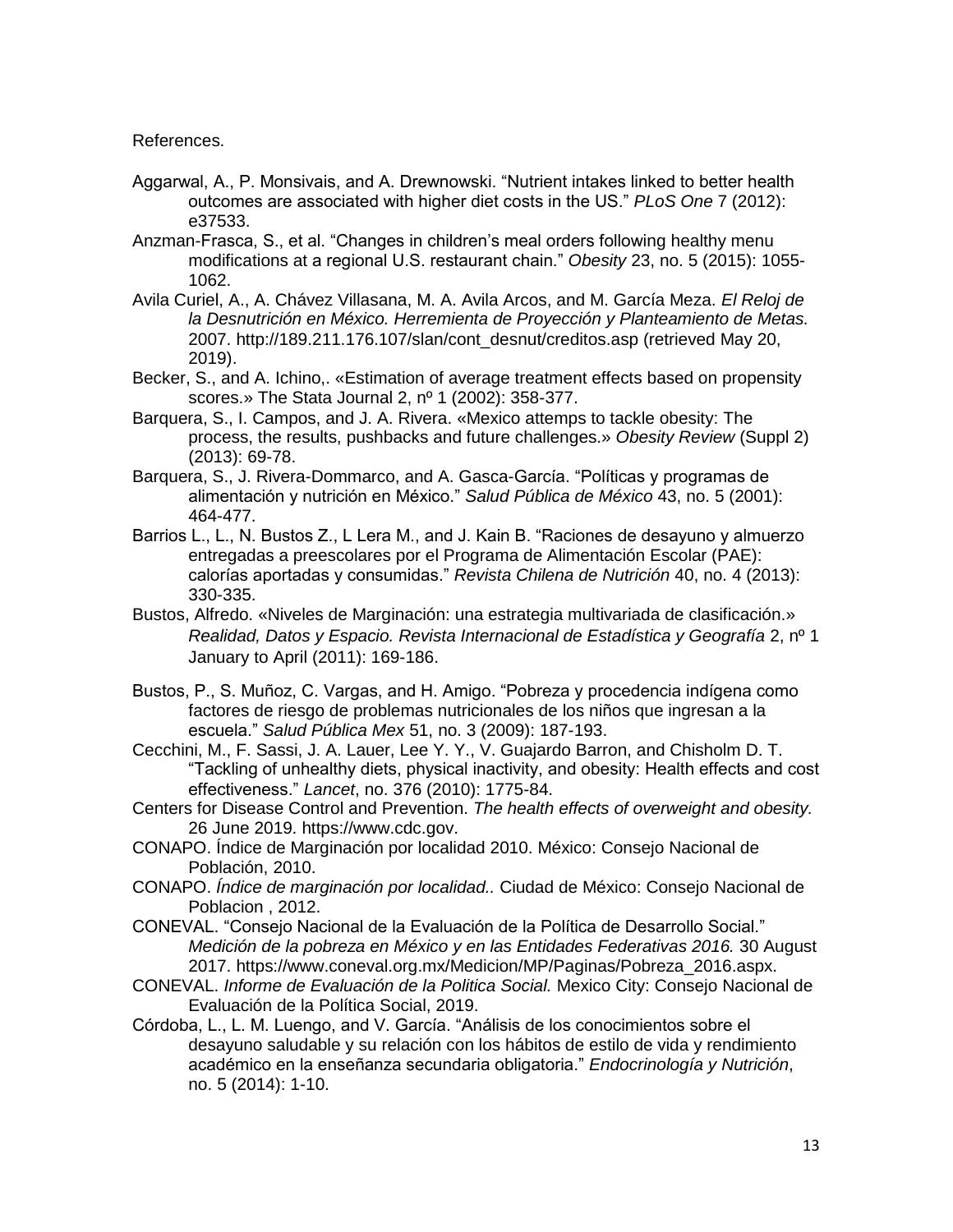Costarelli, V., and Y. Manios. "The influence of socioeconomic status and ethnicity of chidren's excess body weight." *Nutrition & Food Science* 39, no. 6 (2009): 676-684.

- Cuevas-Nasu, Lucía, Bernardo Hernández-Prado, Teresa Shamah-Levy, Eric Monterrubio, María del Carmen Morales-Ruan, and Lidia Moreno-Macías. "Overweight and obesity in school children aged 5 to 11 years participating in food assistance programs in Mexico." *Salud Pública de México* 51, no. 4 (2009): 5630- 5637.
- de Onis, M. "Preventing childhood overweight and obesity." *Journal Pediatr (Rio J)*, no. 91 (2015): 105-107.
- DOF. *NORMA Oficial Mexicana NOM-043-SSA2-2012, Servicios básicos de salud. Promoción y educación para la salud en materia alimentaria. Criterios para brindar orientación.* México: Secretaría de Gobernación, 2013.
- —. "NORMA Oficial Mexicana NOM-051-SCFI/SSA1-2010, Especificaciones generales de etiquetado para alimentos y bebidas no alcohólicas preenvasados-Información comercial y sanitaria." 18 February 2010.

http://www.dof.gob.mx/normasOficiales/4010/seeco11\_C/seeco11\_C.htm.

- Figueroa-Pedraza, D. "Obesidad y Pobreza: marco conceptual para su análisis en latinoamérica." *Saúde Soc. Sao Paulo* 18, no. 1 (2009): 103-117.
- Freely, A., J. Pettiflor, and S. Norris. "Fast food consumption among 17-year olds in Birth to twenty cohort." *S Afr J Clin Nutr* 22 , no. (Suppl 3) (2009): 118-123.
- García, C., E. González-Jiménez, J. Meléndez, P. García, and C. García. "Estudio de la situación nutricional y hábitos alimentarios de escolares de diferentes comunidades indígenas del municipio de Ixhuatlán de Madero, Estado de Veracruz (México)." *Archivos Latinoamericanos de Nutrición* 67, no. 4 (2017): 238-250.
- Gómez, L. F., et al. "Alimentación no saludable, inactividad física y obesidad en la población infantil colombiana: Un llamado urgente al estado y a la sociedad civil para emprender acciones efectivas." *Global Health Promotion* 19, no. 3 (2012): 87- 92.
- Goryakin, Y., T. Lobstein, W.P. James, and M. Suhrcke. "The impact of obesity in low and middle income countries." *Soc Sci Med*, 2015: 67-76.
- Guo, S. S., and W C. Chumlea. "Tracking of body mass index in children in relation to overweight in adulthood." *American Journal of Clinical Nutrition* 70 (1999): 145S - 148S.
- Hawkes, C., J. Jewell, and K. Allen. "A food policy package for a healthy food policy package for healthy non communicable diseases: the NOURISHING framework." *Obes Rev*, no. 14 (2013): 159-68.
- Hussain, S. S., and S. R. Bloom. "The pharmacological treatment and management of obesity." *Postgrad Med.*, no. 123 (2011): 34-44.
- Imbens, Guido. «Matching Methods in Practice: Three Examples.» IZA Discussion Paper, nº 8049 (2014).
- INEGI. *INEGI, 2011, xiii Censo de Población y Vivienda 2010. Resultados Definitivos.* 2011. www.inegi.org.mx.
- Instituto Nacional de Salud Pública. *Encuesta Nacional de Salud y Nutrición .* 2016. https://ensanut.insp.mx/contacto.php#.XHllDIhKiUk.
- Instituto Nacional de Salud Pública. "Encuesta Nacional de Salud y Nutrición (ENSANUT)." 2012.
- Instituto Nacional de Salud Pública. *Encuesta Nacional de Salud y Nutrición de Medio Camino 2016.* Mexico City: Secretaría de Salud, 2016.
- Jones-Smith, J. C., M. G. Dieckmann, L. Gottlieb, and J. Fernald, L. C. H. Chow. «Socioeconomic status and trajectory of overweight from birth to mid-childhood: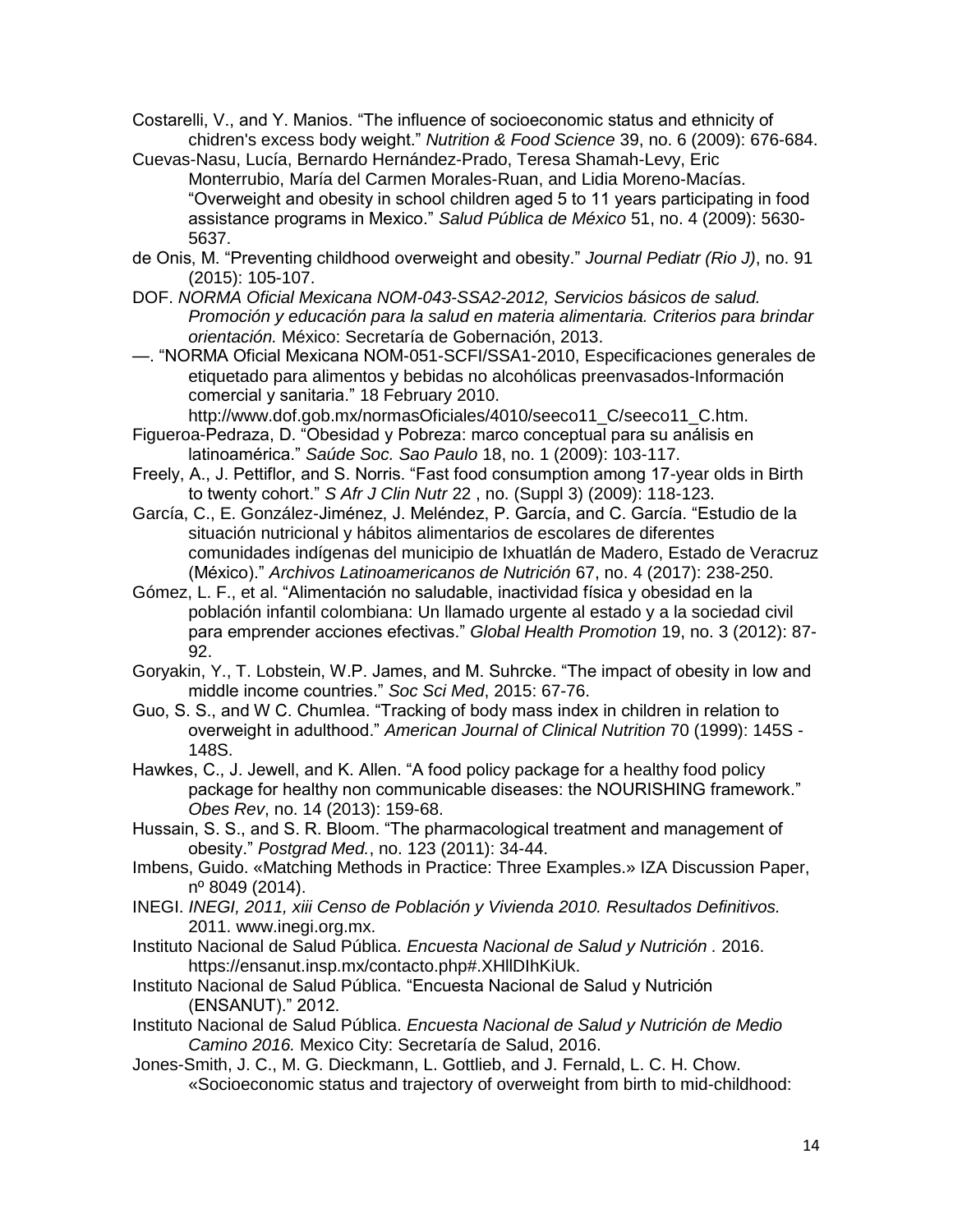Early childhood lomgitudinal study study-birth cohort.» *PlosOne* 9, nº 6 (2014): 1- 10.

- Kroker-Lobos, M. F., A. Pedroza-Tobías, L. Pedraza, and J. A. Rivera. "The double burden of undernutrition and excess body weight in Mexico." *Am J Clin Nutr* 100, no. 6 (2014): 1652S-8S.
- Leiner, M., J. Peinado, M. T. Villanos, R. Uribe, and I. Pathak. "Intra-racial disparities: The effect of poverty and obesity on the psychosocial profiles of Mexican-American children." *Salud Mental* 39, no. 3 (2016): 117-122.
- Litwin, S. E. "Childhood Obesity and Adulthood Cardiovascular Disease." *Journal of the American College of Cardiology Foundation* 64, no. 1588-1590 (2014).
- Lobelo, F., I., Holub, C. K. García de Quevedo, B. J. Nagle, E. M. Arredondo, S. Barquera, and Elder. J. P. "School-based programs aimed at the prevention and treatment of obesity: Evidence-based interventions for youth in Latin America." *Journal of School Health* 83, no. 9 (2013): 668-77.
- Martínez-Munguía, C., and G. Navarro-Contreras. "Psychological, social and cultural factors of overweight and obesity in children and adolescents in Mexico." *Rev Med Inst Mex Seguro Soc*, no. 52 (2014): 94-110.
- Mitchell, N. S., V. A. Catenacci, and H. R. & Hill, J. O. Wyatt. "Obesity: Overview of an epidemic." *Psychiatr Clin North Am*, no. 34 (2011): 717-32.
- OECD. *The Organisation for Economic Co-operation and Development (OECD).* 17 April 2019. https://www.oecd.org/health/obesity-update.htm.
- OMS. "Organización Mundial de la Salud." *Informe de la Comisión para Acabar con la Obesidad Infantil.* 02 junio 2016. https://apps.who.int/iris/bitstream/handle/10665/206450/9789243510064\_spa.pdf;js essionid=3A0DEF263113EED7D9CF1DB9BF111A76?sequence=1.
- —. *Organización Mundial de la Salud.* OMS. 16 March 2019. https://www.who.int/es/newsroom/fact-sheets/detail/obesity-and-overweight.
- Pajuelo-Ramírez, J., M. Miranda-Cuadros, M. Campos-Sánchez, and J. Sánchez-Abanto. "Prevalencia de sobrepeso y obesidad en niños menores de cinco años en el Perú 2007-2010." *Rev Peru Med Exp Salud Publica* 28, no. 2 (2011): 222-227.
- Peña, M., and J. Bacallao. "La obesidad y sus tendencias en la región." *Revista Panaméricana de Salud Pública* 10, no. 2 (2001): 75-78.
- Puhl, R., and J. Latner. "Stigma, obesity and the health of the nation's children." *Psychol Bull* 133, no. 4 (2007): 557-80.
- Ramírez-López, E., M. I. Grijalva-Haro, M. Valencia, and J. A. and Artalejo, E. Ponce. "Impacto de un programa de desayunos escolares en la prevalencia de obesidad y factores de riesgo cariovascular en niños sonorenses." *Salud Pública México* 47, no. 2 (2005): 1-10.
- Rosas, L. G., et al. "Factors associated with overweight and obesity among children of Mexican descent: Results of a binomial study." *Journal of Immigrant Minority Health*, no. 13 (2011): 169-180.
- Rosenbaum, P., and P. Rubin . «The central role of the propensity score in observational studies for causal effects.» *Biometrika* 70, nº 1 (1983): 41-55.
- Sahoo, K., B. Sahoo, A. K. Choundhury, N. Y. Sofi, R. Kumar, and A. S. Bhadoria. "Childhood obesity: Causes and consequences." *J Fam Med Prim Care*, no. 4 (2015): 187-92.
- Secretaria de Salud. *ACUERDO mediante el cual se establecen los lineamientos generales para el expendio y distribución de alimentos y bebidas preparados y procesados en las escuelas del Sistema Educativo Nacional.* México: Gobierno de la República, 2014.